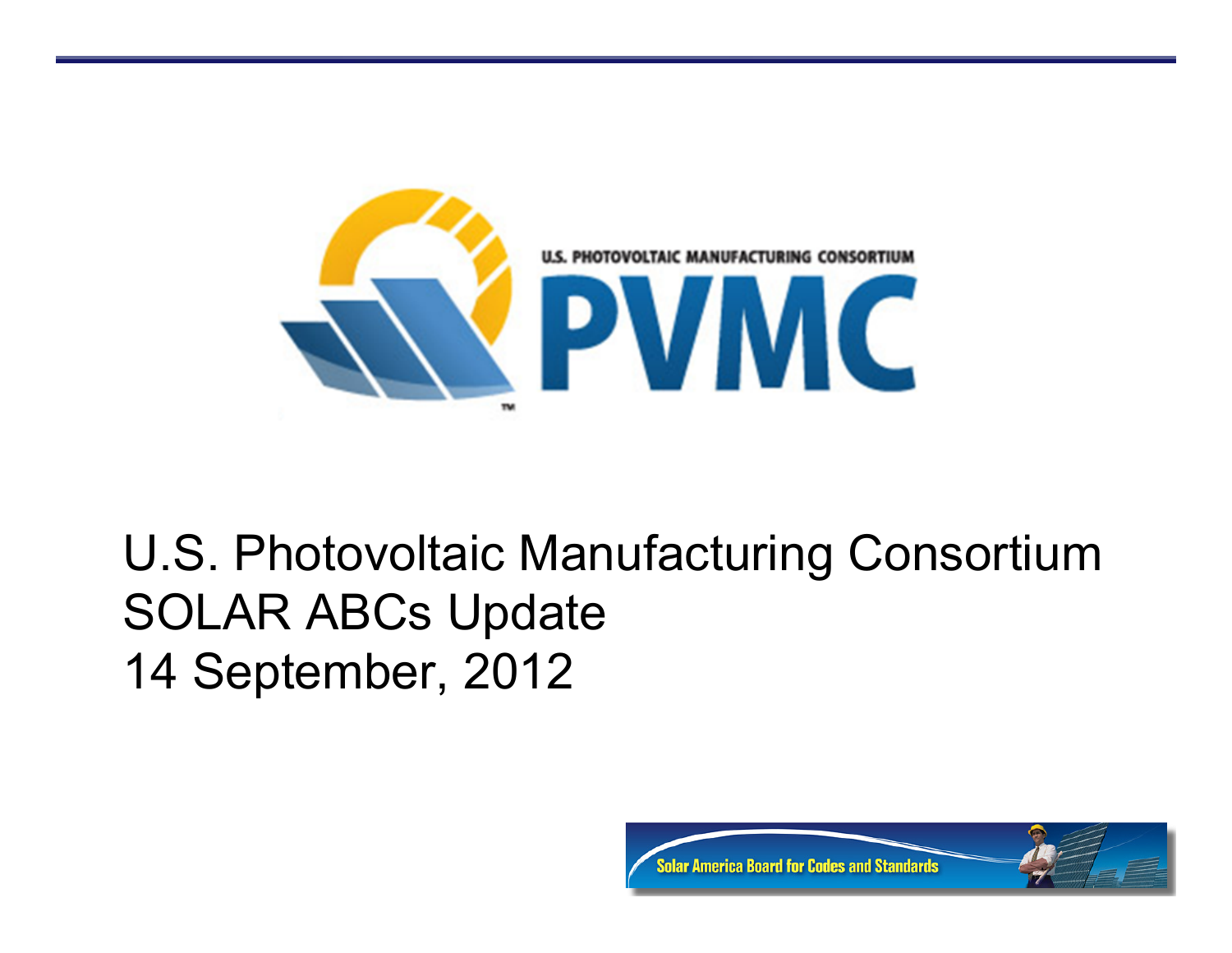### DOE SunShot Initiative

- Mission of DOE SunShot Initiative
	- Deliver grid-parity solar PV by 2020, ~75% reduction in cost of PV systems. Advance large-scale US solar manufacturing. Drive national deployment of solar energy
- SunShot Initiative focused on R&D and cost reductions

**PV Cells / Modules – 3 recipients** 

Balance of System

Power Electronics

• April 11, 2011 – award recipients of solar cell/module

| - Industry-led consortium, SEMATECH - PVMC                                        | \$62.5M |
|-----------------------------------------------------------------------------------|---------|
| Copper indium gallium selenide (CIGS) pilot line, in partnership with CNSE        |         |
| c-Si metrology and wafering technologies, in partnership with UCF/FSEC in Florida |         |
| - PV manufacturing development facility - SVTC                                    | \$30.0M |
| - University-led consortium - BAPVC (Stanford/Berkeley)                           | \$25.0M |

#### U.S. Photovoltaic Manufacturing Consortium (PVMC)

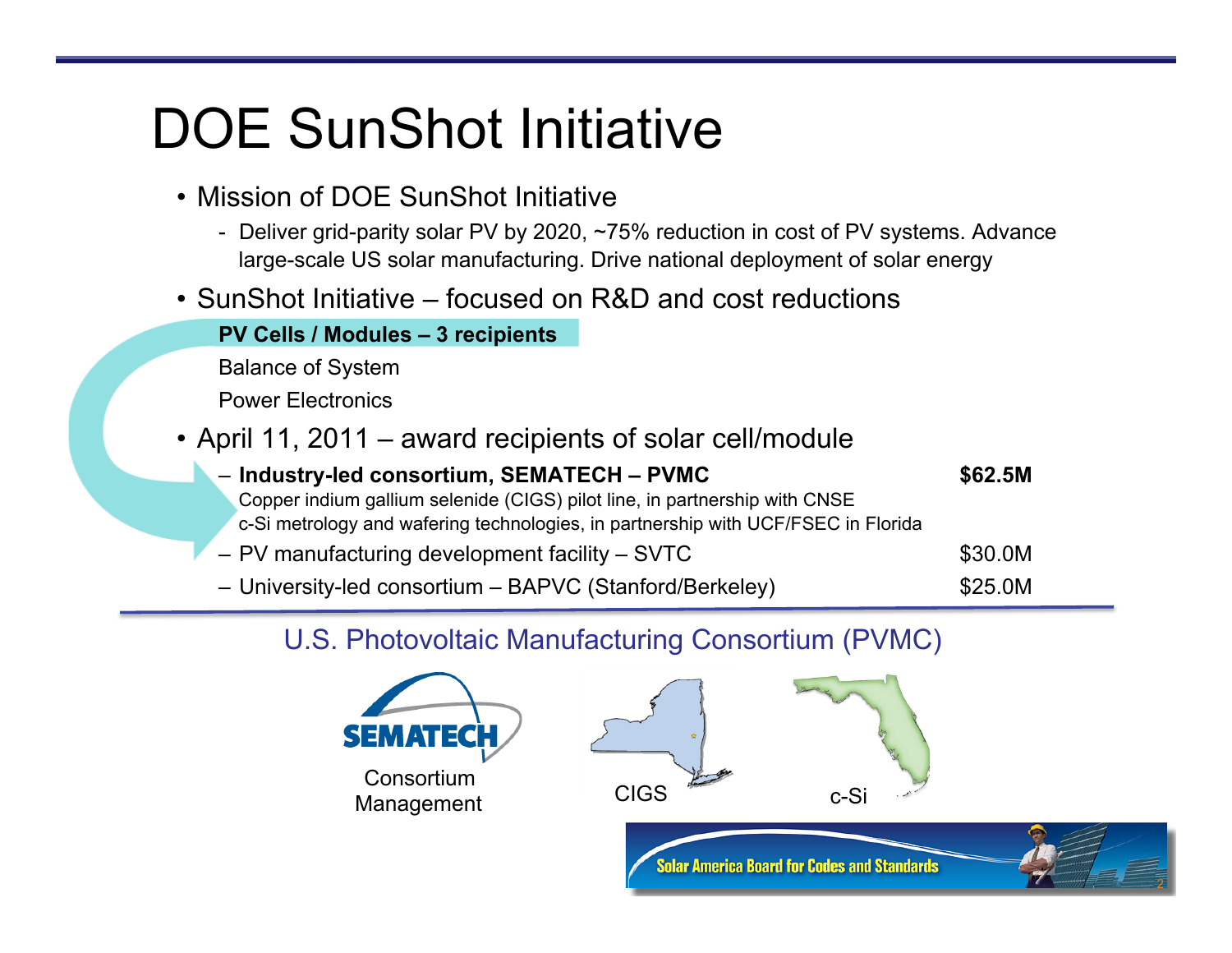# U.S. PVMC

Standards/Codes

- Part of our DOE deliverables
- Participate, not recreate
	- Not a Standards Development Organization (SDO)
	- Facilitate/coordinate efforts
- Consortiums ideal for standards/codes
	- Import industry needs
	- Consensus

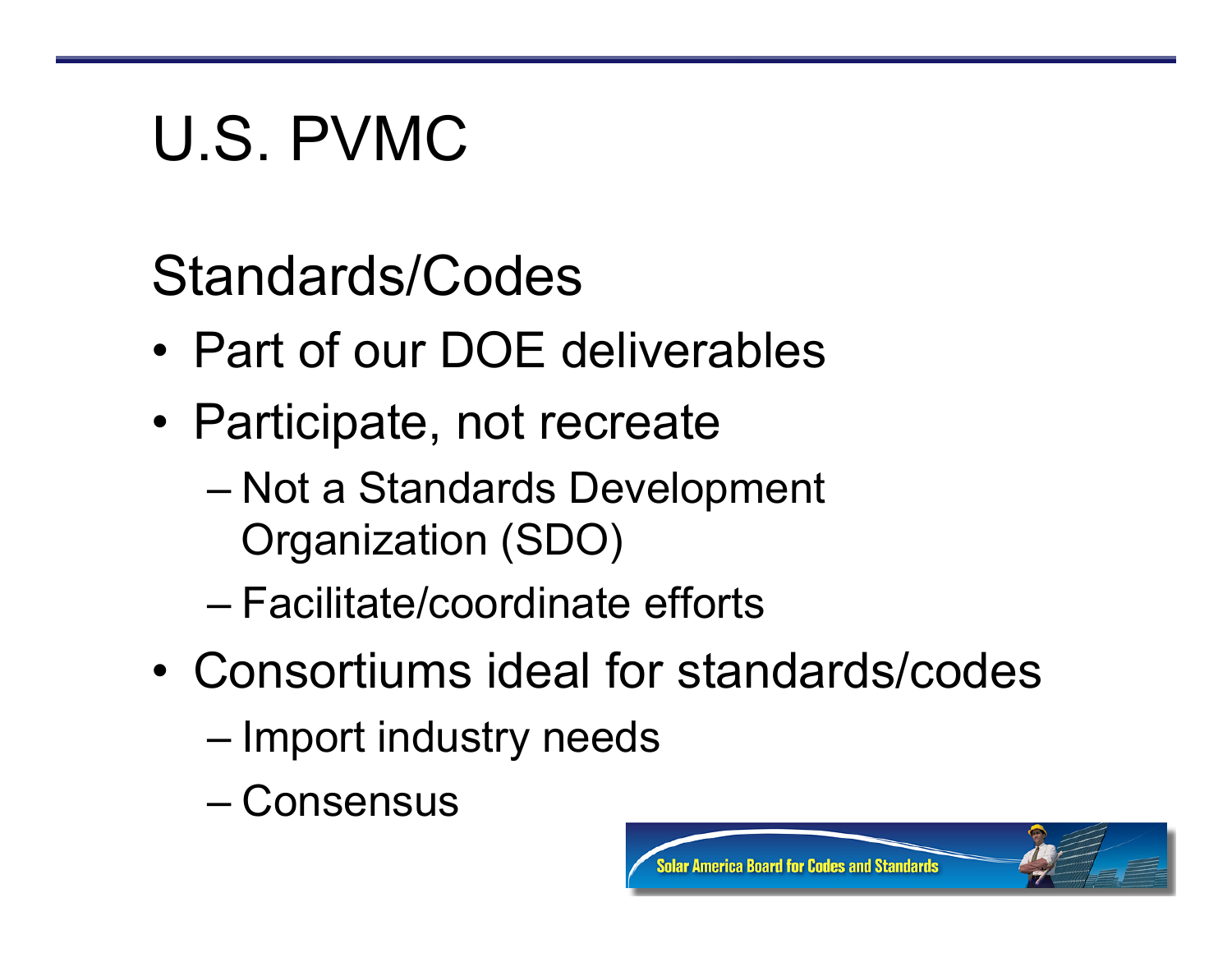### Working Group Meeting on Standards

## June, 2012 (IEEE PVSC in Austin, TX)

- All major SDOs participated
	- IEC, SEMI, UL, ASTM, SOLAR ABCs

#### – Presentation and Report

http://www.uspvmc.org/proceedings/2012\_IEEE\_PVSC/index.html

- Product
	- Standards Dashboard
	- Annual SDO Forum

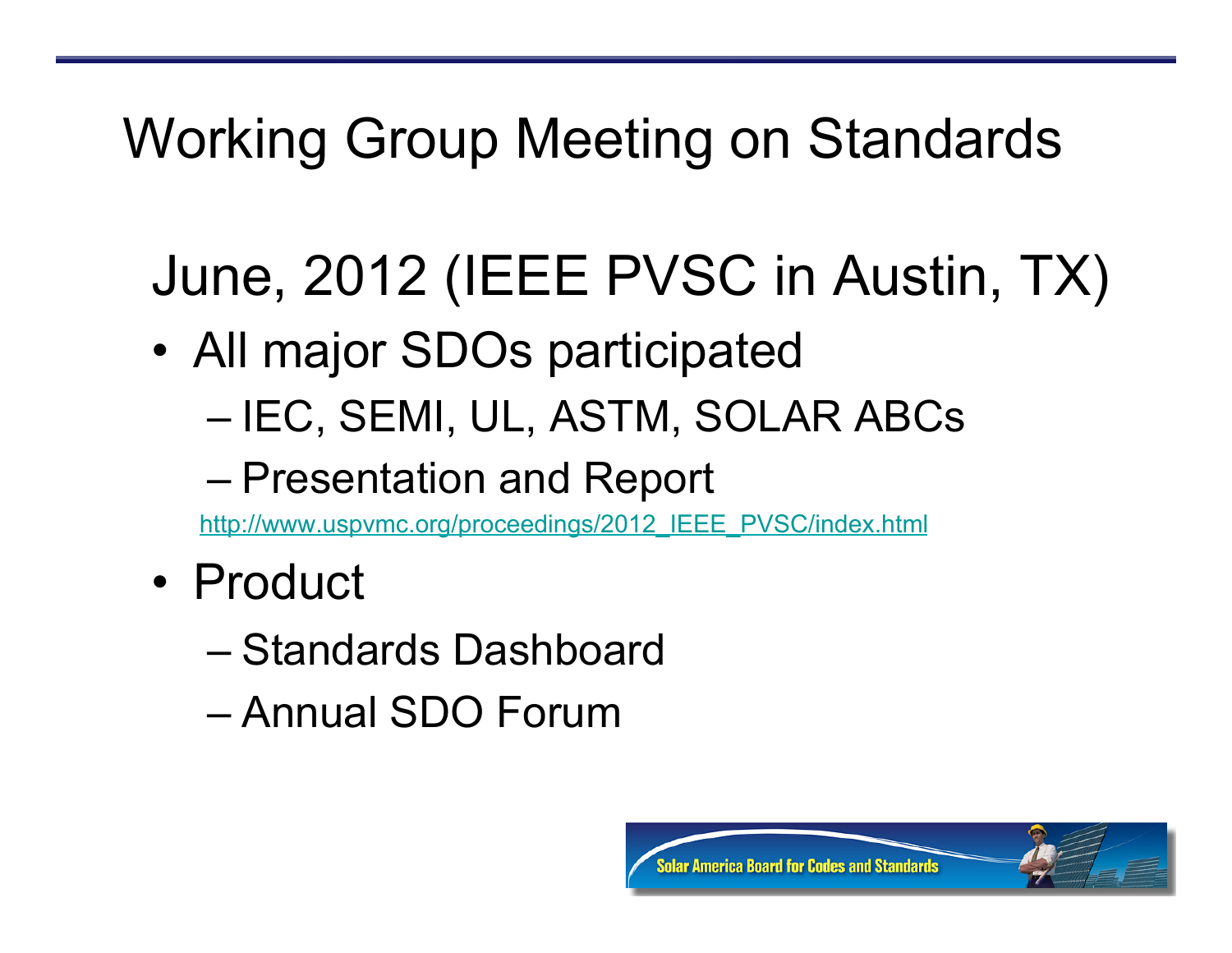### PV Standards Dashboard

- Keep industry members aware of SDO activities - standards, progress, groups
- Provide SDO with potential gaps
- SDO benefits:
	- Help increase activity awareness
	- Recruit volunteers
- Dashboard

http://standards.uspvmc.org

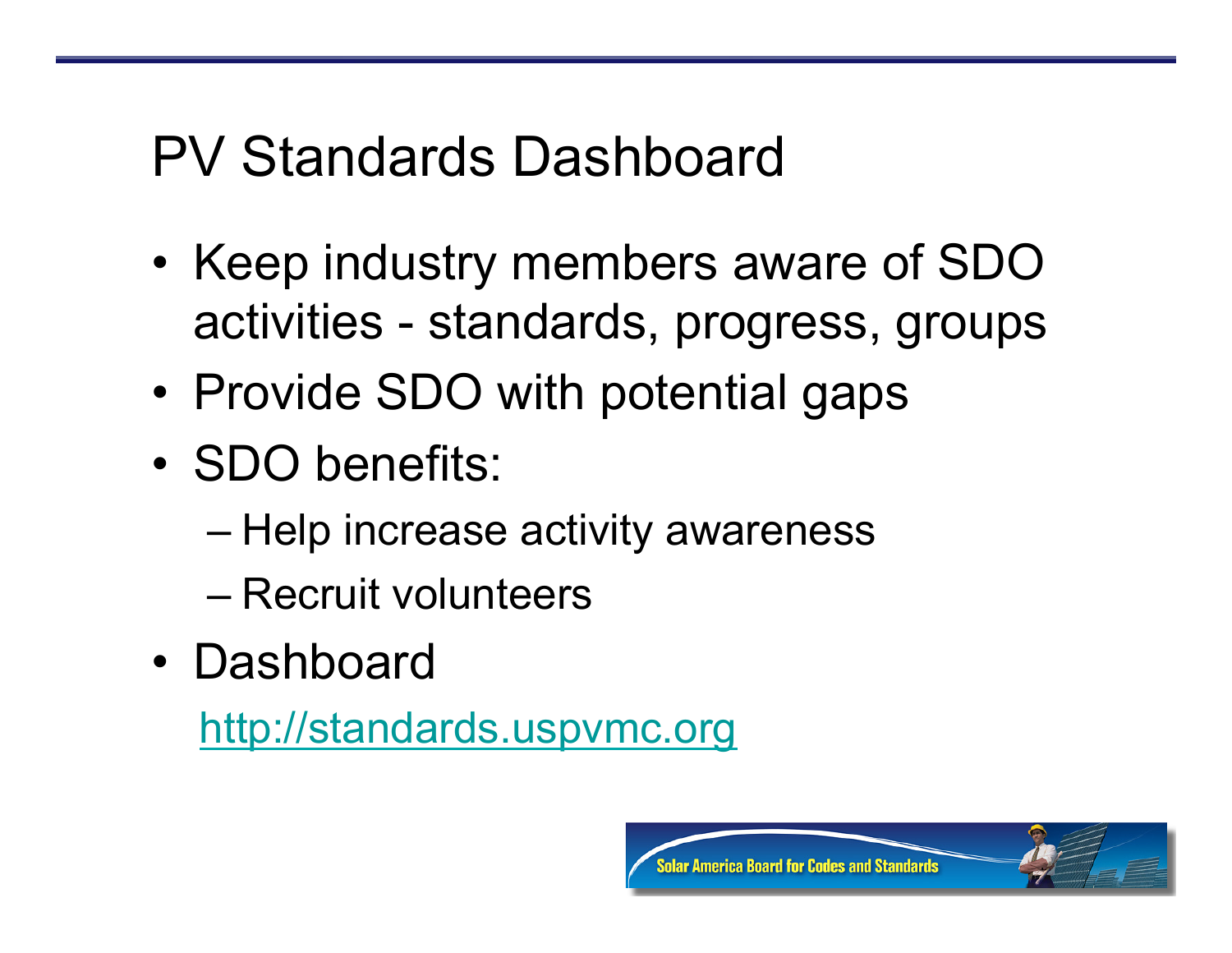#### Annual Standards Forum

- Tethered to major PV conference for critical mass of attendees
	- IEEE PVSC 39 (Tampa, FL)
		- June, 2013 (6/16 6/20/2013)
- SDO updates on standards activities
	- Brainstorming/breakout sessions, gaps
- Include PV Codes
	- Invite SOLAR ABCs to participate